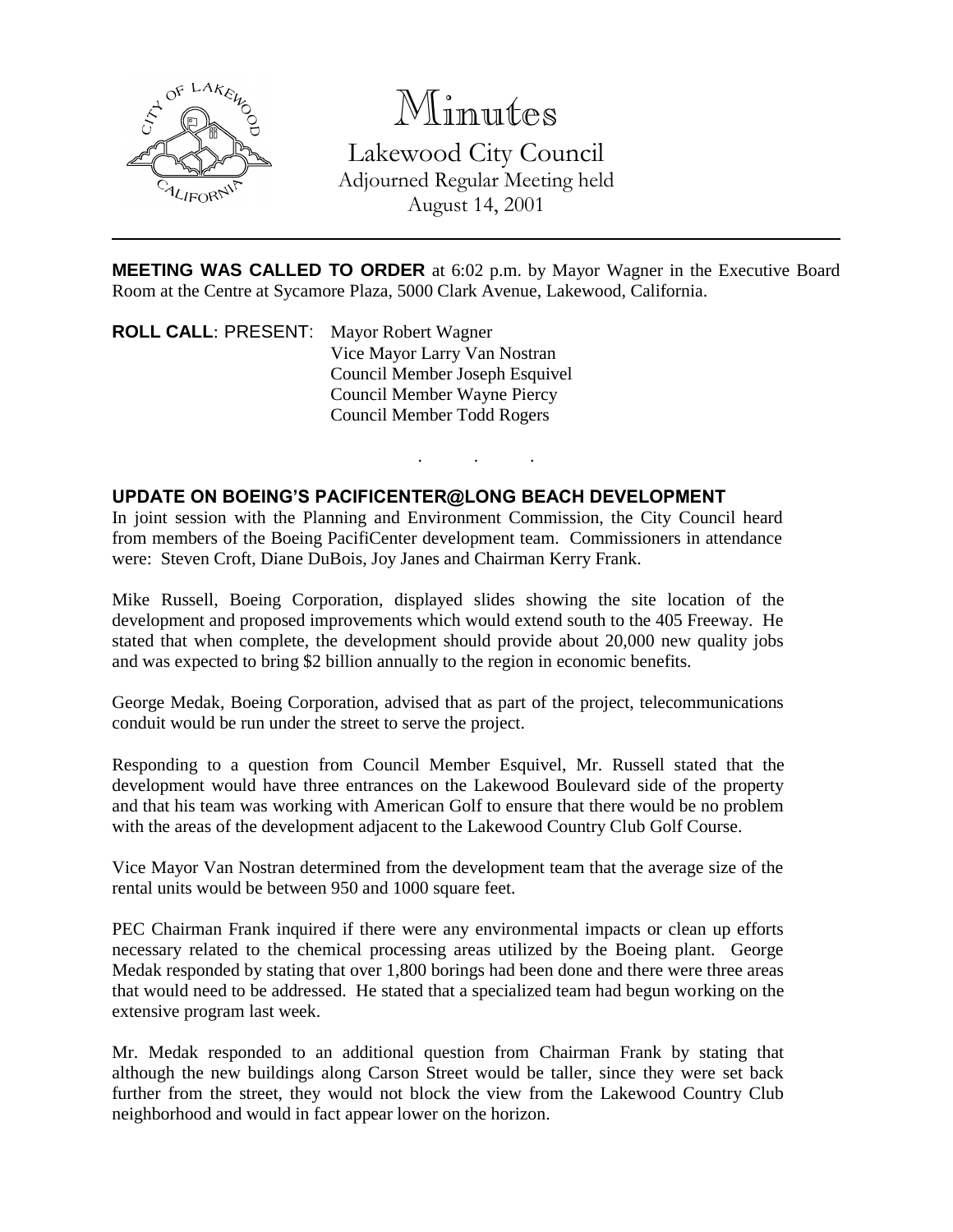City Council Minutes August 14, 2001 Page 2

#### **BOEING'S PACIFICENTER@LONG BEACH DEVELOPMENT** - Continued

In response to concerns raised by Council Member Piercy, Jon Conk of Boeing stated that there were FAA restrictions on the airport side of the development where buildings would be single- or two-story. The technical and housing sections of the development would be threeto-five stories high with the largest buildings being the proposed hotels on Lakewood Boulevard at about nine stories. He noted that the buildings along Carson Street would not be higher than five floors and that all utility lines would be underground.

Council Member Rogers inquired about the condominiums/townhouses planned for the development. Mr. Russell stated that the development 'campus' would be open to the public and that the units were anticipated to sell for about \$300,000. Council Member Rogers expressed concern about the impacts on local schools. Mr. Medak responded by stating that the development team had met with Dr. Carl Cohn of the Long Beach Unified School District and that a report was pending. He noted that the development, as planned, anticipated that the majority of housing units on site would be occupied by singles.

Commissioner Diane DuBois asked Mr. Russell to clarify his remark about lowering traffic by 15 percent. Mr. Russell stated that by using innovative techniques, his staff had been able to lower the amount of additional traffic that would have been generated by a new development. Commissioner DuBois also determined from Mr. Russell that the buildings on the Carson Street side of the development would have a 75-foot set back, and the Lakewood Boulevard side a 35-foot set back.

Responding to a question from the City Manager, Mr. Medak stated that Long Beach did not have a problem with traffic access from Cover Street out onto Cherry Avenue, although the issue of moving sidewalks in order to widen the street still needed to be addressed.

Mayor Wagner asked about tenant projections, noting that the current environment for hightech industry was not very good. Mr. Russell responded by stating that they had no doubts about being able to attract tenants since there would not be another comparable site in California.

Responding to a question from Council Member Piercy, Mr. Medak stated that the timeline for the development would depend on market forces, and that his expectation was that the site would be fully developed in ten to twelve years.

Carole Spignese with Boeing briefly reviewed community meetings to be held which would include homeowners in the Lakewood Country Club and Lakewood Village areas. She advised that there was a newsletter that residents could subscribe to and a PacifiCenter hotline. She also noted that they were willing to organize presentations for any interested groups.

. . .

At 7:08 p.m., Mayor Wagner called for a brief recess. At 7:13 p.m., the City Council reconvened with all members present.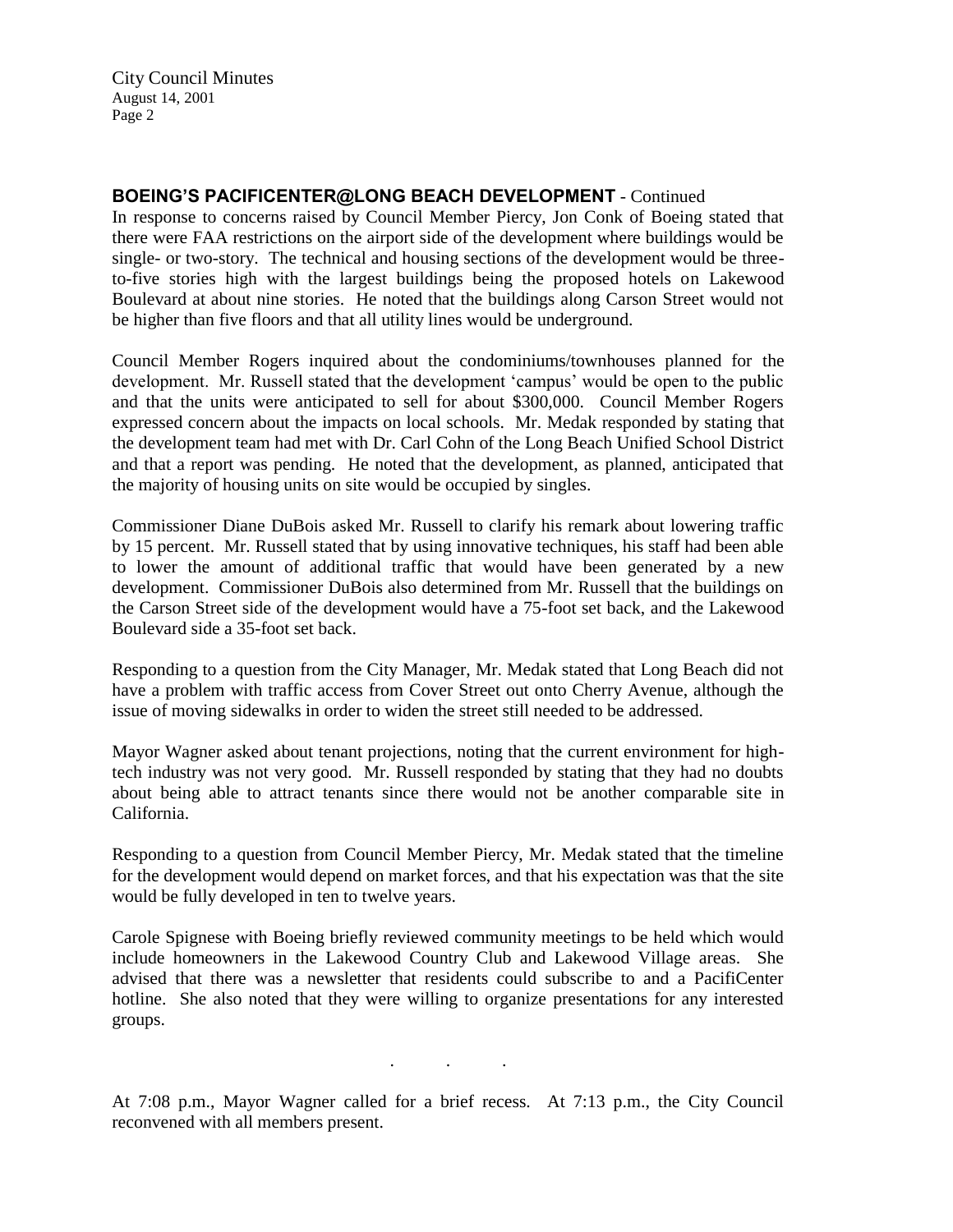## **REVIEW OF REGULATIONS FOR THE SALE OF SAFE AND SANE FIREWORKS**

Mayor Wagner stated that the purpose of this item was not to provide in depth study, but to hear what areas of study the staff was looking at and to make sure that everything that should be looked at had been identified. He noted that although the initial scope of the study was just to look at the proliferation of fireworks stands and bring the increasing numbers under control, the tremendous proliferation of illegal fireworks throughout the City on the 4th of July indicated that investigation into other areas was necessary.

Finance Director Larry Schroeder gave a brief slide presentation identifying the issues, concerns and options.

Noting the statement that there were no fires or fireworks-related injuries in Lakewood, Council Member Piercy inquired if these statistics quoted included data from the Fire Department and Sheriff's Department. The City Manager responded by stating that data from both sources had been included and that staff was in the process of collecting data from the hospital as well.

Mayor Wagner inquired if the Public Safety Committee was going to discuss how to best deal with the proliferation of illegal fireworks. Council Member Rogers responded by stating that the Committee was expecting staff to provide additional information by late August or early September.

Mayor Wagner stated that while the illegal fireworks issue was definitely appropriate for the Public Safety Committee to deal with, he felt there was a lot more involved. He expressed concern that some facets of the matter involved should also be considered by the Planning and Environment or Recreation and Community Services Commissions and that affected community organizations should have an opportunity for input. He also expressed concern about deals being made for rental of sites for stands and how that affected the ability of local community groups to use the sale of sane and safe fireworks as an effective fundraiser.

Council Member Esquivel stated that the real problem was, and major focus should be on, the proliferation of illegal fireworks, not the regulation of safe and sane fireworks.

Council Member Rogers stated that the Public Safety Committee was trying to get a handle on what the issues were and since they dovetailed into the matter already under study by the Committee, had asked staff to do additional research to expedite the process before bringing the matter to the City Council.

Vice Mayor Van Nostran stated that City Council Standing Committees had been structured specifically for this type of study and that the focus of the Public Safety Committee was on identifying all of the problems and bringing them back to the City Council with recommendations for action.

Mayor Wagner stated that considering the initial, limited scope of the study, he wanted to be sure to address all related issues, such as the proliferation of stands and the impacts of administrative changes on the community organizations.